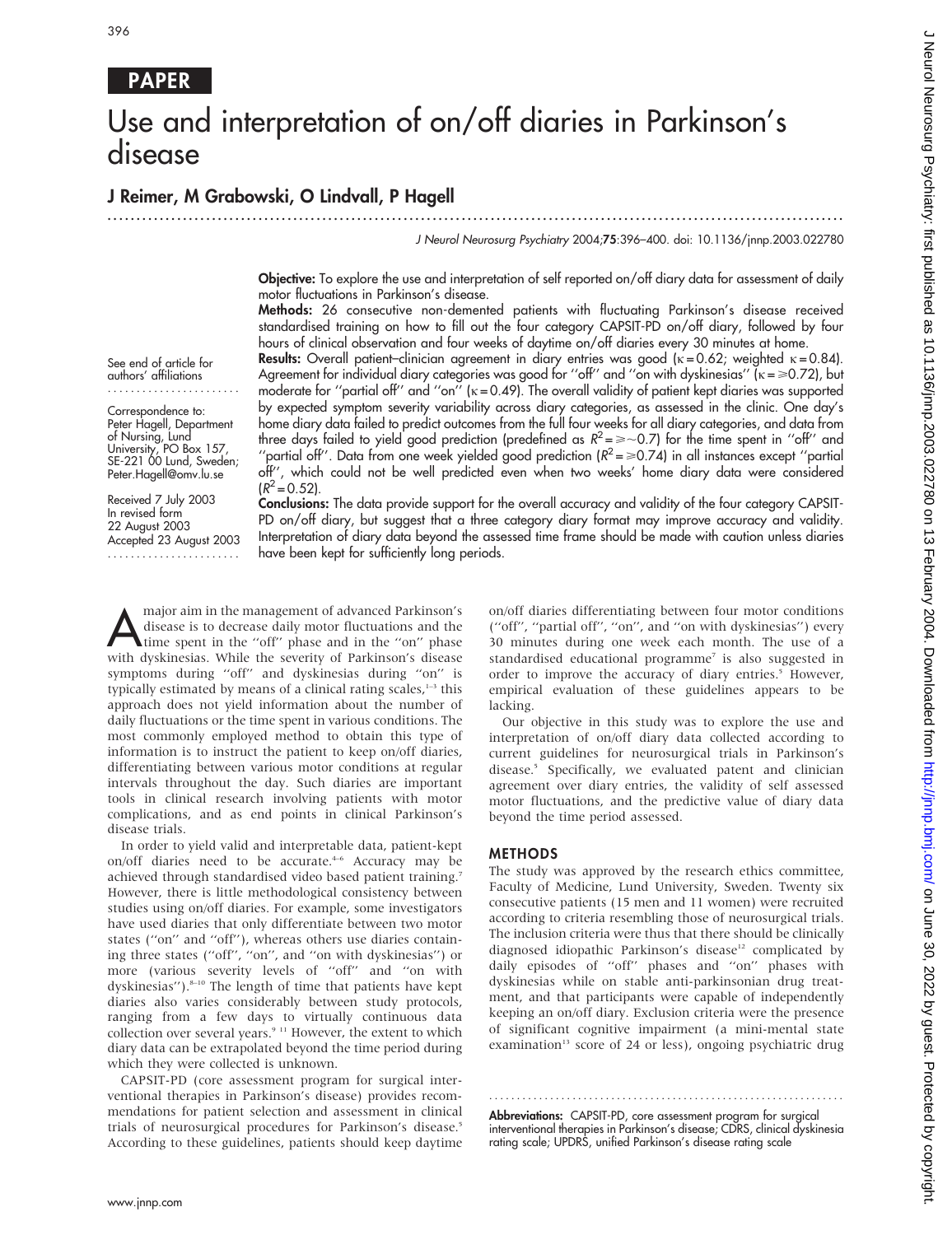reactions (hallucinations, confusion, psychosis), or other significant comorbidities.

Patients received standardised training regarding on/off fluctuations and how to fill out the CAPSIT-PD on/off diary. The training consisted of the suggested<sup>5</sup> patient training video on motor fluctuations for on/off diaries in Parkinson's disease by Goetz et al,<sup>7</sup> accompanied by written information with definitions of the various motor conditions and instructions on how to complete the diary.

In the written and oral information, motor conditions were defined as: ''off'' (poor or no effect of antiparkinsonian drugs; difficulties in moving; slowness, stiffness, and/or tremor); ''partial off'' (some effect of antiparkinsonian drugs; condition in between ''off'' and ''on''; symptoms as in ''off'', but mild); ''on'' (good effect of antiparkinsonian drugs; able to move without disabling slowness or stiffness); ''on with dyskinesias'' (''on'' phases complicated by involuntary irregular, twisting, and/or jerky movements).

During the training session, any queries from the patients were explained. Training typically required 20 to 25 minutes per patient. Thereafter, patients underwent a four hour clinical observation period (in the afternoon) while continuing to take their regular drug treatment. During the observation period, patients and a movement disorder specialised clinician (JR or PH) independently completed the on/off diary every 30 minutes by selecting the category that best described the patient's overall motor condition. In connection with each diary entry, patients were also assessed according to the motor examination section (part III) of the unified Parkinson's disease rating scale (UPDRS III), $<sup>1</sup>$  the two</sup> timed motor tests advocated by CAPSIT-PD (number of hand/ arm movement between two points 30 cm apart during 20 seconds, and the time and number of steps required to walk  $2\times7$  metres),<sup>5</sup> and the clinical dyskinesia rating scale  $(CDRS).$ <sup>3</sup>

Prestudy evaluation of inter-rater agreement for clinical assessments were found to be  $\geq 0.90$  (intraclass correlation coefficient) for both the UPDRS III and the CDRS. Inter-rater agreement for diary entries was 0.77 and 0.93 (k and weighted  $\kappa$  statistics, respectively). Following the clinical observation period, patients were instructed to continue recording their motor condition every 30 minutes during the waking part of the day for the next four weeks, and to return the completed home diaries by mail. Daily time spent in the various motor conditions according to the home diaries was calculated as percentages of the waking part of the day. The number of daily fluctuations was recorded as the number of transitions between motor conditions.

Data were checked for assumptions underlying the use of parametric and non-parametric statistics and analysed accordingly.14 Overall agreement between patient and clinician on/off diary entries during clinical observation was assessed by the quadratic weighted  $\kappa$  statistic ( $\kappa_w$ ). Absolute chance corrected proportional agreement for the whole diary, as well as for the individual motor conditions, was assessed by the k statistic. Agreement was interpreted as poor  $(<0.20)$ , slight (0.21 to 0.40), moderate (0.41 to 0.60), good (0.61 to 0.80), or very high  $(0.81 \text{ to } 1.0)$ .<sup>15</sup> The validity of patient kept diaries was assessed by evaluating the variability in symptom severity across diary categories from the clinical observation period by Kruskal–Wallis analysis of variance with post hoc Mann–Whitney U tests (for differences between individual diary categories), corrected for multiple comparisons.<sup>16</sup> Assessed symptom scores were overall Parkinson's disease motor symptomatology (UPDRS III), resting tremor (item 20 of the UPDRS), rigidity (item 22 of the UPDRS), postural stability (item 30 of the UPDRS), upper limb bradykinesia (hand/arm movement between two points), gait (time to walk  $2\times7$  metres), and dyskinesias (hyperkinesias and dystonia scores of the CDRS). Symptom severity scores were expected to decrease across diary categories from ''off'' to "partial off" to "on"/"on with dyskinesias", except for hyperkinesias (which were expected to increase), postural stability (which is less responsive to dopaminergic treatment<sup>17</sup>) and dystonia (which occurs both during "off" and hyperkinetic "on" phase dyskinesias<sup>18</sup>).

The predictive value of diary data beyond the assessment period was evaluated by extracting four different time periods from the full four weeks of home diaries: the first day, the first three days, the first week, and the first two weeks. The mean percentages of time spent in the various motor conditions and the mean number of daily motor fluctuations during the respective time periods were then analysed by linear regression analyses using the data obtained from the full four weeks diaries as the dependent variable. Good prediction was predefined as an  $R^2$  value around or above 0.70. The  $\alpha$  level of significance was set at 0.05. Probability (p) values are two tailed.

### RESULTS

All 26 patients completed training and the subsequent four hour clinical observation period. One patient declined to participate in the home diary part of the study and three patients only completed home diaries for the first two weeks. Among the remaining 22 patients, home diary data were missing for one day in three instances. Patient characteristics are summarised in table 1.

Overall agreement between the independent patient and clinician diary entries during the four hour observation period was 0.84 ( $\kappa_w$ ) and absolute chance corrected agreement was  $0.62$  ( $\kappa$ ). Examination of the levels of absolute chance corrected agreement for the respective motor conditions revealed similar and good values for ''off'' and ''on with dyskinesias" ( $\kappa = 0.78$  and 0.72, respectively), whereas agreement was moderate for ''partial off'' and ''on''  $(\kappa = 0.49$  in both instances).

Variability in symptom severity by self assessed motor fluctuations is shown in table 2. Overall, score variability followed an expected pattern across patients' self rated motor conditions according to the on/off diary. Most symptom scores were significantly different in ''partial off'' and ''on'' as compared with ''off'', and in ''on with dyskinesias'' as compared with ''off'' and ''partial off'', whereas only the total

| Table 1 Patient characteristics $(n = 26)$ |                            |
|--------------------------------------------|----------------------------|
| Sex (M: F)                                 | 15:11                      |
| Age (years)                                | 62.8 (7.5)*                |
| Time since PD diagnosed (years)            | $13.8(4.3)$ *              |
| Hoehn and Yahr stage of PD (during "off")  | $IV$ (III-V) $+$           |
| Daily antiparkinsonian drug treatment‡     | 1877 (1645)*               |
| Dyskinesia score (UPDRS IV; 0-13)§         | 5(3 to 7) <sup>†</sup>     |
| Fluctuation score (UPDRS IV; 0-7)¶         | $4(2 to 4)$ <sup>+</sup>   |
| MMSE score (0-30)**                        | 29 (28 to 30) <sup>+</sup> |

\*Mean (standard deviation).

-Median (interquartile range). `Expressed as total levodopa equivalent dose: 100 levodopa equivalents = 100 mg standard levodopa = 133 mg controlled release levodopa = 10 mg bromocriptine = 5 mg ropinirole = 1 mg pramipexole = 1 mg cabergoline = 2 mg apomorphine. For patients who received a COMT inhibitor, the sum of standard levodopa and 0.75 times the dose of controlled release levodopa was multiplied by  $1.3<sup>1</sup>$ §Sum score of the dyskinesia part (items 32-35) of section IV (complications of therapy) of the UPDRS (possible score range, 0-13).<sup>1</sup> Sum score of the clinical fluctuations part (items 36–39) of section IV (complications of therapy) of the UPDRS (possible score range, 0-7).<sup>1</sup>

\*\*Sum score of the mini-mental state examination (possible score range,<br>0–30).<sup>13</sup> M, male; F, female; MMSE, mini-mental state examination; PD,

Parkinson's disease; UPDRS, unified Parkinson's disease rating scale.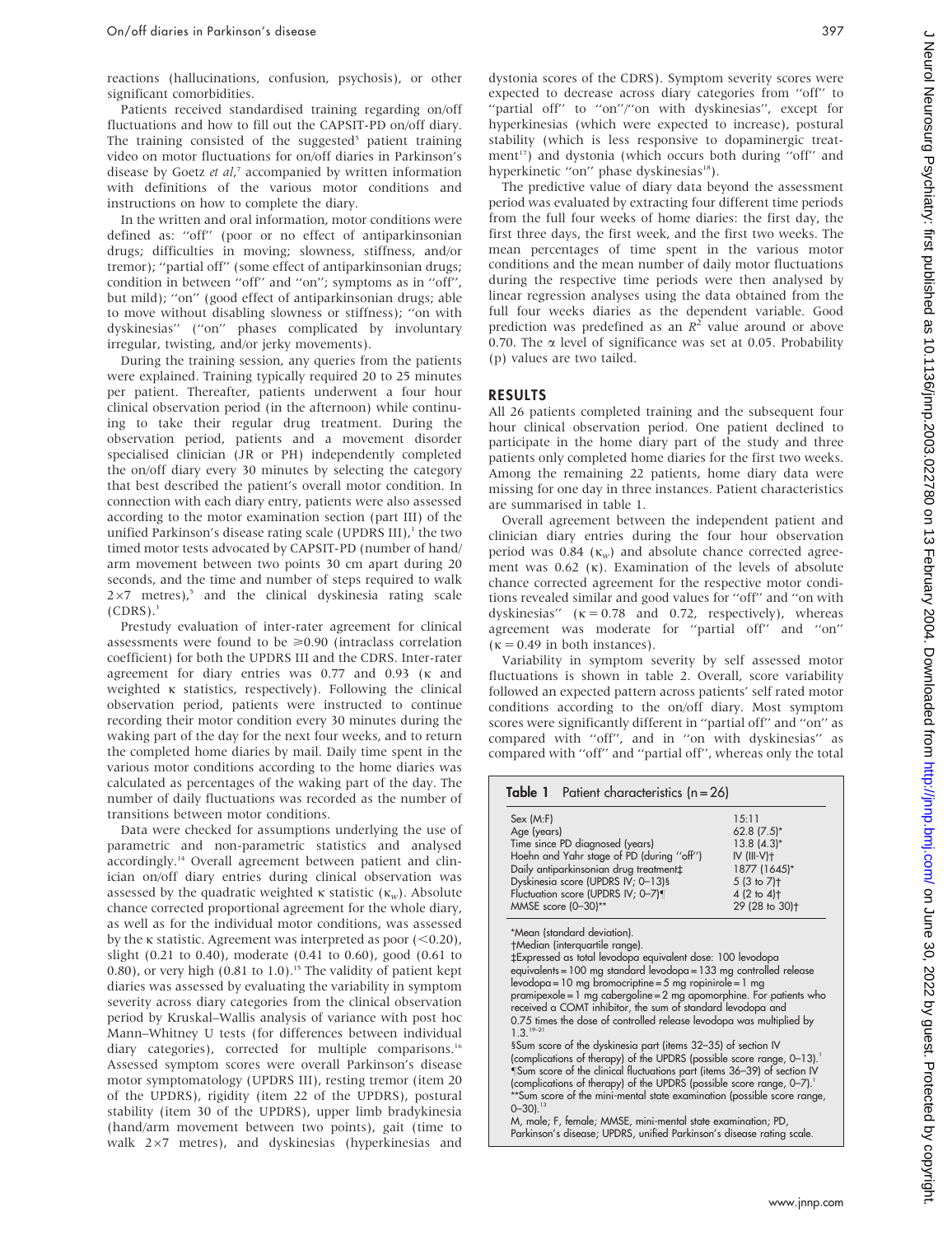|                                                                                                                                                                                                                                                                                                                                                                                                                                                                                                                                                    | $''$ Off $''$            | "Partial off"                                 | ''On''                                                  | "On with dyskinesias"                                                                                                                                                                                                          | p Valuett |
|----------------------------------------------------------------------------------------------------------------------------------------------------------------------------------------------------------------------------------------------------------------------------------------------------------------------------------------------------------------------------------------------------------------------------------------------------------------------------------------------------------------------------------------------------|--------------------------|-----------------------------------------------|---------------------------------------------------------|--------------------------------------------------------------------------------------------------------------------------------------------------------------------------------------------------------------------------------|-----------|
| Overall PD motor symptoms*                                                                                                                                                                                                                                                                                                                                                                                                                                                                                                                         | 38 (25.5 to 49.2)        | $23.5(16 \text{ to } 33.4) \text{+} \text{+}$ | 15 (9.5 to 23) ± ± § §                                  | 14 (9 to 17) \the \text{ \test 0.00 \text{ \test 0.00 \text{ \te 17) \test 0.6 \te 10 \te 10 \te 10 \te 10 \te 10 \te 10 \te 10 \te 10 \te 10 \te 10 \te 10 \te 10 \te 10 \te 10 \te 10 \te 10 \te 10 \te 10 \te 10 \te 10 \te | < 0.001   |
| Resting tremort                                                                                                                                                                                                                                                                                                                                                                                                                                                                                                                                    | $1(0 \text{ to } 3.5)$   | 0(0 to 3.8)                                   | $0(0 to 0)$ $\pm$ $\frac{1}{2}$ §§                      | $0(0 to 0)$ $\pm$ $\pm$ §§                                                                                                                                                                                                     | < 0.001   |
| Rigidity‡                                                                                                                                                                                                                                                                                                                                                                                                                                                                                                                                          | $4(3.0 \text{ to } 8.5)$ | $1.5(0 to 4)$ #                               | $0.5$ (0 to 2) $\pm\pm$                                 | $1(0 to 1)$ $\pm$ $\pm$ §§                                                                                                                                                                                                     | < 0.001   |
| Postural stability <sup>§</sup>                                                                                                                                                                                                                                                                                                                                                                                                                                                                                                                    | 1(1 to 2)                | 1(1 to 2)                                     | 1(1 to 2)                                               | 1(1 to 1)                                                                                                                                                                                                                      | 0.136     |
| Upper limb bradykinesia¶                                                                                                                                                                                                                                                                                                                                                                                                                                                                                                                           | 20.2(3.7)                | $26.4(5.6) \ddagger \ddagger$                 | $27.3(5.8) \text{+} \text{+}$                           | $31.2(6.9) \text{+} \text{+} \text{8}$                                                                                                                                                                                         | < 0.001   |
| Walking time**                                                                                                                                                                                                                                                                                                                                                                                                                                                                                                                                     | 36.7(30.2)               | $14.7(10.5)$ $\pm$                            | $13.7(4.8)$ <sup><math>\pm</math><math>\pm</math></sup> | $12.9(3.7)$ <sup><math>\pm</math><math>\pm</math></sup>                                                                                                                                                                        | < 0.001   |
| CDRS hyperkinesias                                                                                                                                                                                                                                                                                                                                                                                                                                                                                                                                 | 0(0 to 1)                | 1(0 to 4)                                     | 2(0 to 4)                                               |                                                                                                                                                                                                                                | < 0.001   |
| CDRS dystonia                                                                                                                                                                                                                                                                                                                                                                                                                                                                                                                                      | 0(0 to 3)                | 0(0 to 0.8)                                   | 0(0 to 0)                                               | $0(0-1)$                                                                                                                                                                                                                       | 0.184     |
| *Section III (motor examination) of the UPDRS (possible score range, 0-108).<br>them 20 of section III (motor examination) of the UPDRS (possible score range, 0-20).<br>‡Item 22 of section III (motor examination) of the UPDRS (possible score range, 0-20).<br>sitem 30 of section III (motor examination) of the UPDRS (possible score range, 0-4).<br>"Mean (SD) number of hand/arm movements between two points 30 cm apart during 20 seconds (mean of left and right arm).<br>**Mean (SD) time (s) to walk $2\times7$ metres. <sup>5</sup> |                          |                                               |                                                         |                                                                                                                                                                                                                                |           |
| ††Kruskal-Wallis analysis of variance (corrected for multiple comparisons).                                                                                                                                                                                                                                                                                                                                                                                                                                                                        |                          |                                               |                                                         |                                                                                                                                                                                                                                |           |
| $\pm$ tp<0.05 v "off" (post hoc Mann-Whitney U tests corrected for multiple comparisons).                                                                                                                                                                                                                                                                                                                                                                                                                                                          |                          |                                               |                                                         |                                                                                                                                                                                                                                |           |
| §§p<0.05 v "partial off" (post hoc Mann-Whitney U tests corrected for multiple comparisons).<br>$\P$ $p$ <0.05 v "on" (post hoc Mann-Whitney U tests corrected for multiple comparisons).                                                                                                                                                                                                                                                                                                                                                          |                          |                                               |                                                         |                                                                                                                                                                                                                                |           |
| PD, Parkinson's disease; CDRS, clinical dyskinesia rating scale. <sup>3</sup>                                                                                                                                                                                                                                                                                                                                                                                                                                                                      |                          |                                               |                                                         |                                                                                                                                                                                                                                |           |
|                                                                                                                                                                                                                                                                                                                                                                                                                                                                                                                                                    |                          |                                               |                                                         |                                                                                                                                                                                                                                |           |

UPDRS motor score and tremor score differed between ''on'' and ''partial off''.

Patient-kept home diaries during the four weeks following clinical observation showed that patients spent a mean (SD) of 16.1 (12.0)% of their waking time in ''off'', 26.5 (10.3)% in "partial off", 42.2 (17.8)% in "on", 13.7 (14.3)% in "on with dyskinesias'', and experienced an average of 9.4 (5.1) daily fluctuations. Results from the regression analyses are shown in table 3, and example plots are provided in fig 1.

One day's home diary data were insufficient to predict outcomes from the full four weeks in all instances  $(R^{2} = -0.011$  to 0.115) and three consecutive days failed to yield good prediction for the time spent in "off" ( $R^2 = 0.489$ ) and "partial off" ( $R^2 = 0.095$ ). Data from one week yielded good prediction ( $R^2 = \ge 0.736$ ) in all instances except for the time spent in "partial off" ( $R^2 = 0.301$ ), which failed to yield good prediction even when two weeks' home diary data were considered  $(R^2 = 0.521)$ . Similar observations were made when data from one day, three days, and one week were regressed to data from two weeks (data not shown). Again, data from one day had virtually no predictive value, and data from three days showed only modest to moderate predictive value for "off" and "partial off"  $(R^2 = 0.549$  and 0.269, respectively), whereas three day data from the other categories showed good prediction of the subsequent two weeks ( $R^2 = 0.730$  to 0.829). For prediction of one week's motor fluctuations, three days' self report yielded good prediction in all instances except ''partial off'', which gave a borderline value ( $R^2 = 0.662$ ), whereas one day's scoring predicted no more than 18% of the outcomes of one week (data not shown).

#### **DISCUSSION**

This study has provided new insights into the use and interpretation of on/off diaries in advanced Parkinson's disease when used according to the CAPSIT-PD guidelines,<sup>5</sup> and has implications for the design and conduct of clinical trials. Our findings provide overall support for the accuracy and validity of the CAPSIT-PD on/off diary, whereas interpretation of diary data beyond the assessed time frame should be made with caution unless diaries have been kept for sufficiently long periods.

Evidence that a brief standardised training session can yield good agreement between patients and clinicians in categorising parkinsonian motor conditions was obtained. For the full diary, we observed good to very high levels of absolute chance corrected and overall agreements, respectively. Agreement was also good for the categories ''off'' and ''on with dyskinesias'', but only moderate for ''partial off'' and ''on''. Goetz et al used a very similar patient training procedure, including the same instruction video, but a three category diary ("off", "on", and "on with dykinesias").<sup>7</sup> Although they assessed the percentage overall agreement which typically yields overestimates as it fails to take agreement by chance into consideration $A^4$ —it appears that they obtained a somewhat better agreement (93%) than that observed here with a four category diary. This may thus be in favour for a three category on/off diary over the four category one advocated by CAPSIT-PD. However, the patient instruction video<sup>7</sup> suggested for use with the CAPSIT-PD on/off diary5 does not specifically illustrate the ''partial off''

| Table 3 Outcomes from simple regression analyses of         |  |  |  |  |  |
|-------------------------------------------------------------|--|--|--|--|--|
| the predictive value of various shorter periods of patient- |  |  |  |  |  |
| kept home diaries (independent variables) for the           |  |  |  |  |  |
| outcome of four weeks of diary data (dependent variable)    |  |  |  |  |  |

|                                                                                             | $R^2$    | <b>B</b> (95% CI)          | p Value |  |  |  |  |
|---------------------------------------------------------------------------------------------|----------|----------------------------|---------|--|--|--|--|
| Time in "off"                                                                               |          |                            |         |  |  |  |  |
| 1 day                                                                                       | 0.015    | $0.11$ (-0.28 to 0.51)     | 0.561   |  |  |  |  |
| 3 days                                                                                      | 0.489    | $0.81$ (0.45 to 1.16)      | < 0.001 |  |  |  |  |
| 1 week                                                                                      | 0.736    | 1.02 (0.76 to 1.28)        | < 0.001 |  |  |  |  |
| 2 weeks                                                                                     | 0.921    | 1.06 (0.92 to 1.19)        | < 0.001 |  |  |  |  |
| Time in "partial off"                                                                       |          |                            |         |  |  |  |  |
| 1 day                                                                                       | 0.005    | $0.04$ (-0.21 to 0.30)     | 0.728   |  |  |  |  |
| 3 days                                                                                      | 0.095    | $0.27$ (-0.09 to 0.64)     | 0.135   |  |  |  |  |
| 1 week                                                                                      | 0.301    | $0.58$ (0.20 to 0.97)      | 0.005   |  |  |  |  |
| 2 weeks                                                                                     | 0.521    | $0.77$ (0.45 to 1.08)      | < 0.001 |  |  |  |  |
| Time in "on"                                                                                |          |                            |         |  |  |  |  |
| 1 day                                                                                       | 0.002    | $-0.03$ ( $-0.40$ to 0.33) | 0.849   |  |  |  |  |
| 3 days                                                                                      | 0.715    | $0.84$ (0.615 to 1.08)     | < 0.001 |  |  |  |  |
| 1 week                                                                                      | 0.867    | $0.99$ (0.82 to 1.16)      | < 0.001 |  |  |  |  |
| 2 weeks                                                                                     | 0.948    | $0.97$ (0.87 to 1.07)      | < 0.001 |  |  |  |  |
| Time in "on with dyskinesias"                                                               |          |                            |         |  |  |  |  |
| 1 day                                                                                       | $-0.011$ | $0.08$ (-0.26 to 0.43)     | 0.623   |  |  |  |  |
| 3 days                                                                                      | 0.771    | 0.98 (0.75 to 1.21)        | < 0.001 |  |  |  |  |
| 1 week                                                                                      | 0.905    | $0.94$ (0.81 to 1.07)      | < 0.001 |  |  |  |  |
| 2 weeks                                                                                     | 0.965    | 1.02 (0.94 to 1.11)        | < 0.001 |  |  |  |  |
| Number of daily fluctuations                                                                |          |                            |         |  |  |  |  |
| 1 day                                                                                       | 0.115    | $0.42$ (-0.08 to 0.91)     | 0.097   |  |  |  |  |
| 3 days                                                                                      | 0.683    | 1.04 (0.74 to 1.35)        | < 0.001 |  |  |  |  |
| 1 week                                                                                      | 0.889    | 1.05 (0.88 to 1.20)        | < 0.001 |  |  |  |  |
| 2 weeks                                                                                     | 0.981    | 1.02 (0.96 to 1.08)        | < 0.001 |  |  |  |  |
| B, regression coefficient; CI, confidence interval; $R^2$ , coefficient of<br>determination |          |                            |         |  |  |  |  |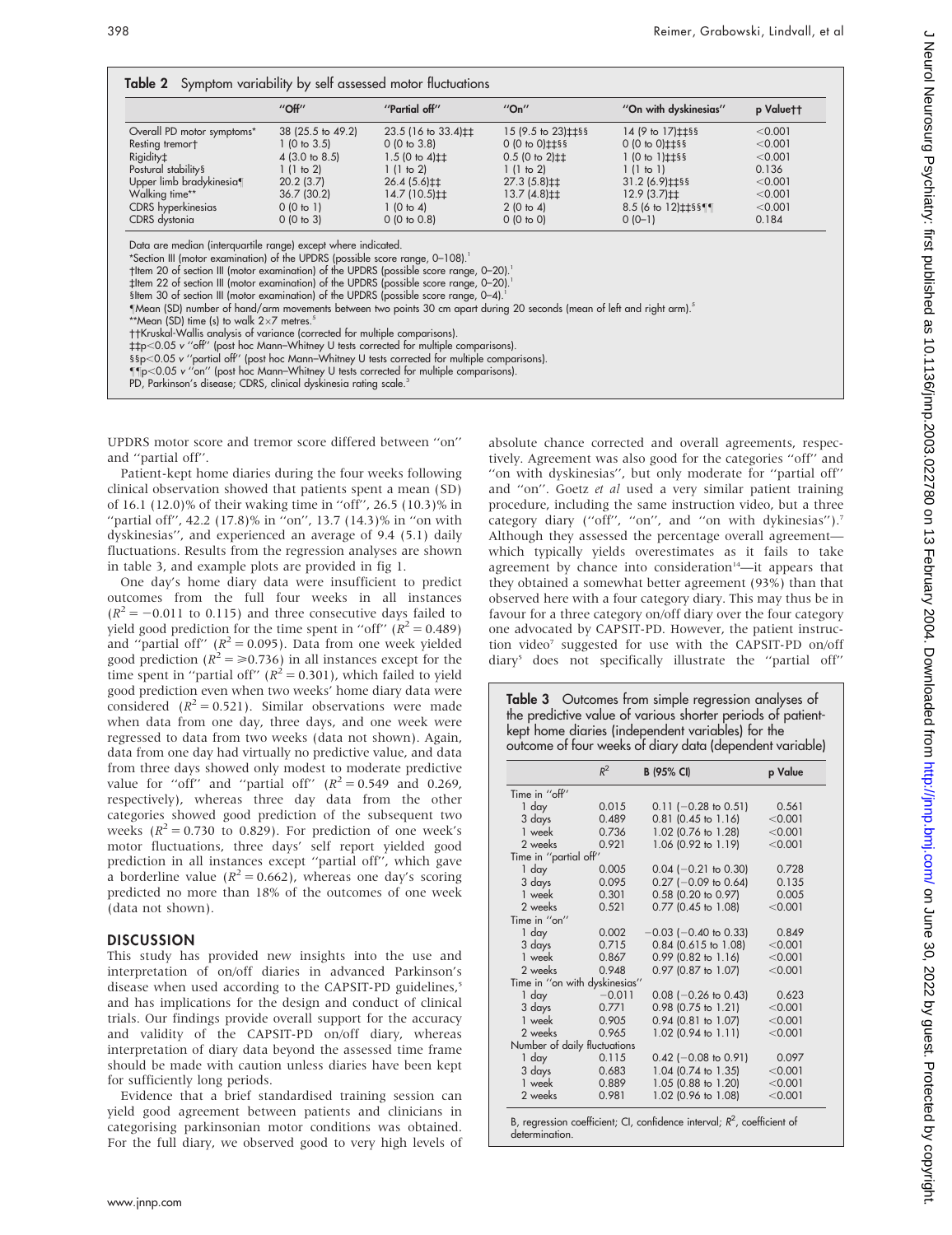

Figure 1 Scatterplots of the daily mean per cent time spent in the "off" phase according to home diaries from four weeks (y axis) plotted against data from diaries kept for (A) one day, (B) three days, (C) one week, and (D) two weeks (x axis).

condition. Although we attempted to circumvent this shortcoming by providing explicit written and verbal instructions, this may have contributed to the lower patient–clinician agreement observed for this category. The fact that agreement was also compromised for the "on" category may suggest particular difficulties in differentiating between "partial off" and "on".

Nevertheless, recent data from the Parkinson study group<sup>22</sup> indicate that good agreement can also be reached with larger numbers of categories (''off'', ''partial off'', ''on'', ''mild dyskinesias'', and ''severe dyskinesias''), although the amount of training needed to achieve this appears substantial. Whereas our patients received a brief 20 to 25 minute standardised training, patients participating in the study by the Parkinson study group were given extensive baseline instructions combined with a training and practice session where complete patient–investigator agreement was required for study entry.<sup>22</sup> It thus seems reasonable to suggest that the choice of diary in a particular study setting should be made with these considerations in mind. Hence, if study objectives advocate careful monitoring of different levels of day to day motor fluctuations, an on/off diary such as that used by the Parkinson study group can yield valid data, assuming that patients and investigators are willing to invest in an extensive prestudy selection training session. In other situations, it appears more feasible to apply a diary differentiating between fewer categories, such as the three category diary (''off'', ''on'', and ''on with dyskinesias'') used by Goetz et al<sup>7</sup> and recommended by Melamed et al.<sup>6</sup> Another method which, depending on study objectives, could be considered is to use an activity based diary, which has recently shown promise,<sup>23</sup> or one that differentiates between whether patients perceive dyskinesias as troublesome or not.<sup>24</sup> The latter approach, however, has yet to be validated against clinician derived assessments.

Motor symptom severity scores showed an overall expected pattern across patient rated diary categories, thus providing general support for the validity of the CAPSIT-PD on/off diary in terms of external criteria. However, all scores did not show significant differences between all diary categories. The majority of unexpected findings involved the ''partial off'' category and may thus largely be explained by the observed problems with categorisation of this condition.

Our observations indicate that CAPSIT-PD on/off diaries should be kept for at least one week at a time in order to yield representative data that allow for valid conclusions beyond the assessed time period in patients with advanced fluctuating disease. This type of evaluation has not been presented before, and our observations provide overall support for the current recommendations that diaries should be kept for one week per month in clinical neurosurgical trials.<sup>5</sup> Although shorter time periods (in this case, three days) provided good predictive values regarding the time spent in ''on'' and ''on with dyskinesias'', as well as the number of daily fluctuations, prediction was only moderate for the time spent in "off". The predictive value for the time spent in "partial off" was only moderate even when two weeks' data were considered, again indicating some problems related to this category and possibly arguing for the use of a three category diary instead.

A further aspect of the collection of on/off diary data, not studied here, that may affect data validity is the frequency